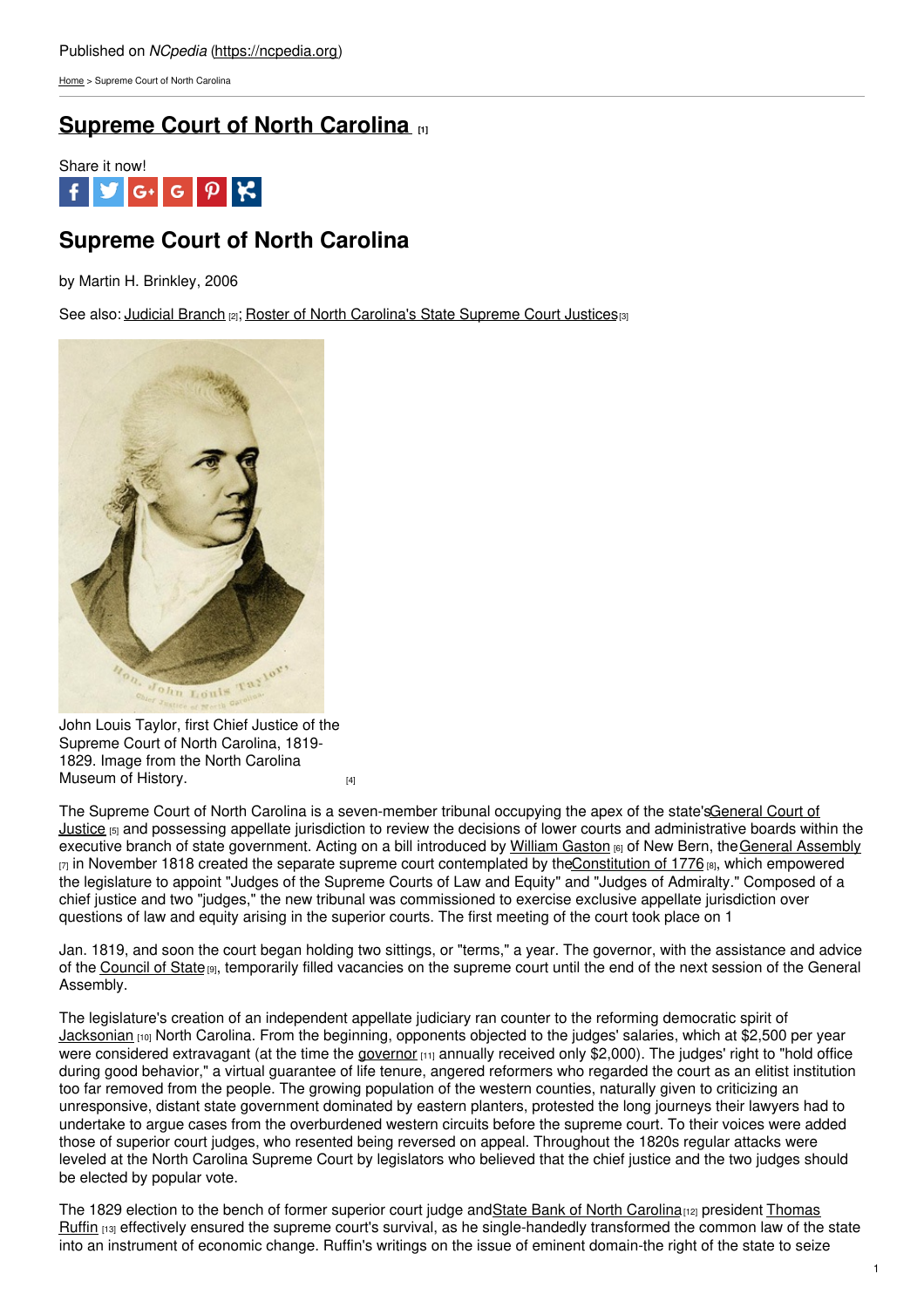private property for the public good-paved the way for the expansion of [railroads](https://ncpedia.org/railroads) [14] into North Carolina, enabling the state to embrace the Industrial [Revolution](https://ncpedia.org/category/subjects/nc-industrial-rev) [15]. Ruffin's opinions on various subjects were cited as persuasive authority by appellate tribunals nationwide.



Thomas Ruffin, circa 1860-1870. Chief Justice of the Supreme Court of North Carolina from 1833-1852. Image from the

 $H_1$ <sub>[16]</sub>The supreme court survived the [Civil](https://ncpedia.org/history/cw-1900/civil-war) War  $H_1$ <sub>7</sub>], during which its docket was greatly diminished under the leadership of Chief Justice [Richmond](https://ncpedia.org/biography/pearson-richmond-mumford) Pearson [18]. Four major reforms befell the court as a result of North Carolina's adoption of a new [constitution](https://ncpedia.org/government/convention-1868) in 1868 [19]. First, in an extensive revision of the judicial article, the court became a "constitutional" tribunal that owed its existence to the fundamental law of the state rather than to legislative enactment. Second, the number of judges was increased from three to five, with the chief justice retaining his title and his brethren receiving the appellation "associate justices." Third, the justices, including the chief justice, were to be elected by the people for eight-year terms. In the event of a vacancy, the governor was to appoint a substitute to sit until after the next general election of members of the General Assembly.

The twentieth century called upon the supreme court justices to decide a variety of cases related to the responsibilities and limitations of a growing state bureaucracy. Many of these governmental controversies had at their root questions regarding separation of powers: the principle that the executive, legislative, and judicial branches of government should be, in the words of the North Carolina [Declaration](https://ncpedia.org/declaration-rights) of Rights  $[20]$ , "forever separate and distinct." At the same time the court continued to handle modifications to [common](https://ncpedia.org/common-law) law [21], fashioning new doctrines to meet the demands of a rapidly changing state. The 1980s and 1990s occasionally saw the justices interpret the state constitution as a more capacious vessel of individual rights than its federal counterpart.

The primary function of the modern Supreme Court of North Carolina is to decide questions of law arising in the lower courts and before state administrative agencies. The justices spend most of their time outside the courtroom reading written case records, studying briefs prepared by lawyers, researching applicable law, and writing opinions detailing the reasoning on which the court's determinations are based. The General Assembly in 1937 passed legislation raising the number of justices to seven. The concurrence of four justices generally is required for a decision; each of the seven justices participates in every case except in unusual situations where a justice may feel compelled to recuse, or withdraw, from sitting.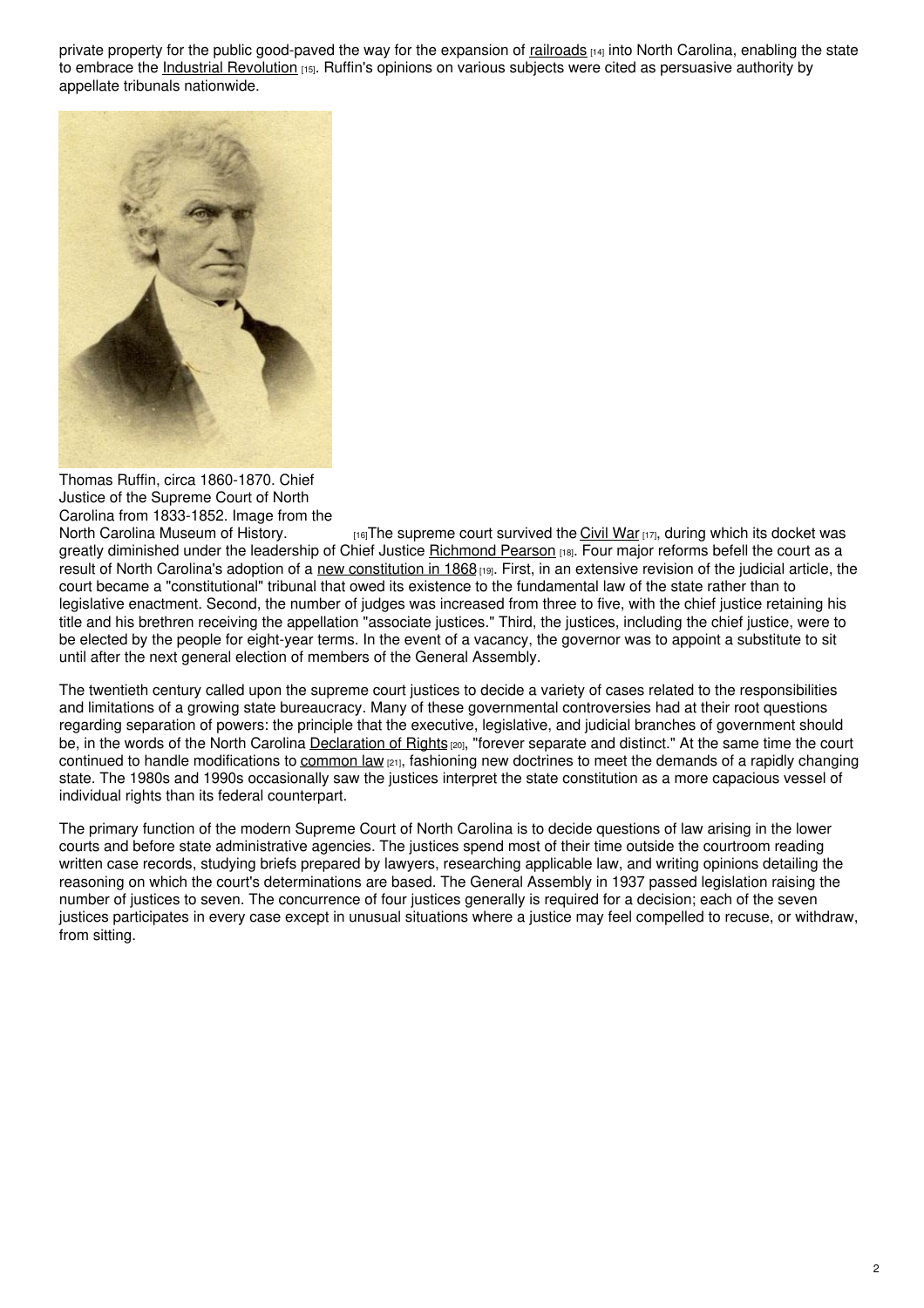

W. P. Stacy, M. V. Barnhill, Michael Schenck, Heriot Clarkson, George W. Connor, W. A. Devin, and J. W. [Winborne.](http://collections.ncdcr.gov/RediscoveryProficioPublicSearch/ShowItem.aspx?67712+) Image from the North Carolina Museum of History. [22]

In addition to cases awaiting decision, the justices consider numerous petitions in which a party seeks to bring a case before the court for adjudication. Although most of these requests are denied, the justices read hundreds of records and briefs and spend many hours in conference deliberating their merits. Each justice writes approximately 250 printed pages of opinions every year. These opinions are published in the *North Carolina Reports* and in several unofficial publications; they may be found in major law libraries throughout the world.

#### **References:**

David M. Britt, "Update of the History of the Supreme Court of North Carolina,"*North Carolina Reports* 326 (1990).

[Walter](https://ncpedia.org/biography/clark-walter-mckenzie) Clark [23], "History of the Supreme Court of North Carolina,"*North Carolina Reports* 177 (1919).

John V. Orth, *The North Carolina State Constitution: A Reference Guide* (1993).

#### **Additional Resources:**

Supreme Court of North Carolina official website: <http://www.nccourts.org/Courts/Appellate/Supreme/Default.asp> [24]

North Carolina Supreme Court Historical Society website: <http://ncschs.net/> [25]

Clark, Walter. "History of the Supreme Court of North Carolina."*North Carolina Reports* 177. January 4, 1919. p 615. <http://books.google.com/books?id=8gYSAAAAYAAJ&pg=PA615#v=onepage&q&f=false> [26] (accessed July 10, 2012).

*The North Carolina Judicial System*. Raleigh, N.C.:North Carolina Administrative Office of the Courts. 2008. <http://digital.ncdcr.gov/u?/p249901coll22,20667> [27] (accessed July 10, 2012).

mbieseck. "Newest madam justice makes supremely female majority." newsobserver.com blogs (blog), News and Observer. January 7, 2011.

[http://projects.newsobserver.com/under\\_the\\_dome/newest\\_madam\\_justice\\_makes\\_supremely\\_female\\_majority](http://projects.newsobserver.com/under_the_dome/newest_madam_justice_makes_supremely_female_majority) [28] (accessed July 10, 2012).

Battle, Kemp P. "An address on the history of the Supreme Court, delivered in the hall of the House of [Representatives,](https://www.worldcat.org/oclc/7050625) February 4th, 1889 ... in commemoration of the first occupancy by the Court of the new Supreme Court building, March 5th, 1888 [29]." Raleigh, Edwards & Broughton, printers.1889.

North Carolina Bar [Association.](https://www.worldcat.org/oclc/6771543) *Centennial celebration of the Supreme Court of North Carolina, 1819-1919, by the North Carolina Bar Association, held in the Supreme Court Room, Raleigh, January 4, 1919* [30]. Raleigh [N.C.], Mitchell Printing Company, 1919.